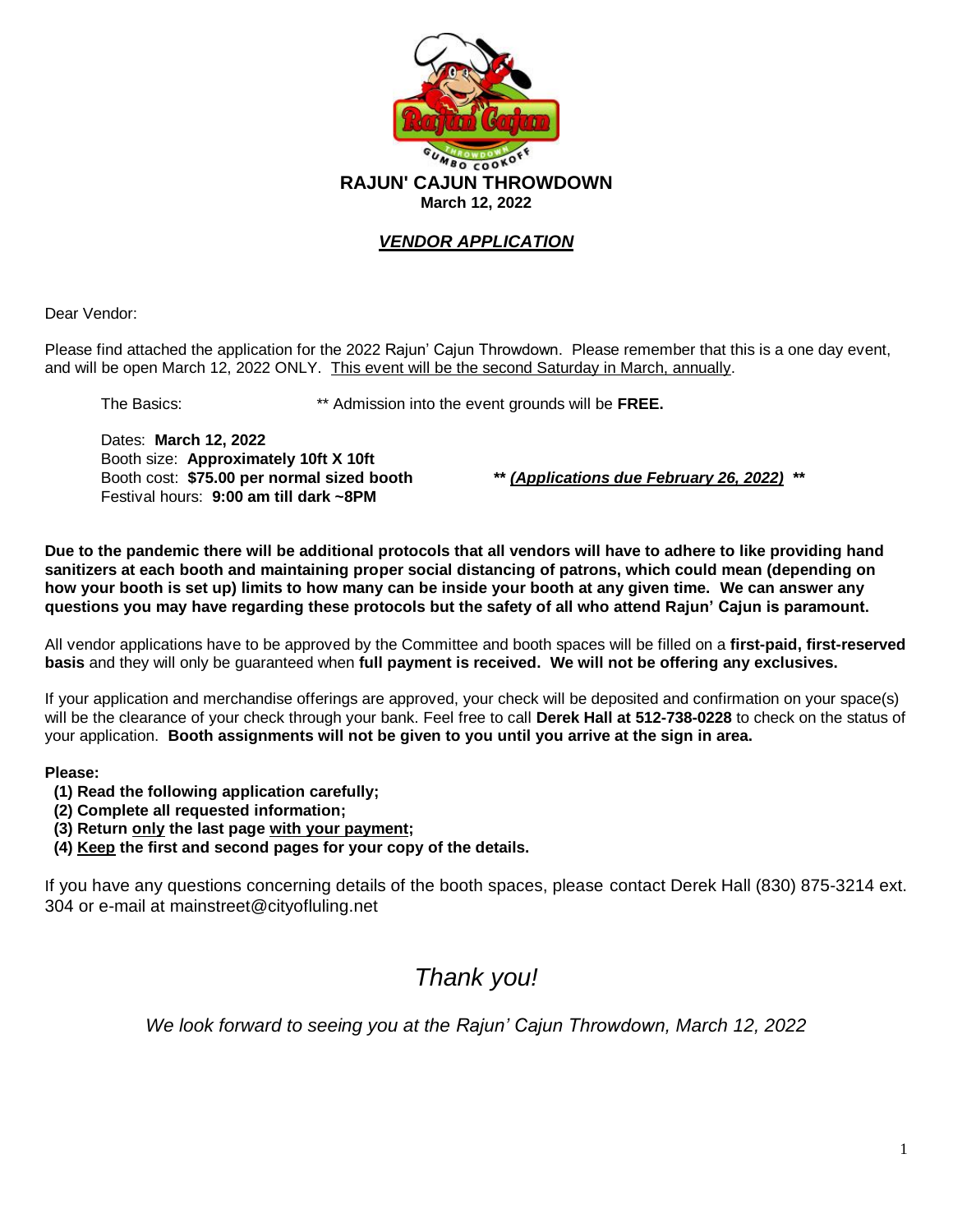

# **Vendor Application and Contract**

**1. BOOTH DESCRIPTION**: Each space is approximately 10 feet across and 10 feet deep. All spaces are located outdoors. All vendors will supply their own furnishings - tents, tables, awnings, etc. If your equipment extends past 10'x10' you will be required to rent more than one space.

**2. BOOTH COST:** Booth spaces will be **\$75.00** (for normal 10'X10' spots) payable in advance (**NO REFUNDS**). Booths will be filled on a first-come, first-served basis. Confirmation on your space(s) will be sent to you upon receipt of full payment and pending approval of your merchandise. Your booth assignment will be given to you upon your arrival to the event.

**3. RESTRICTIONS**: **All booths must offer an item to sell. NO sale of beverages will be allowed.** This includes bottled water, lemonade, tea, alcoholic beverages or any other drinks.

**NO** weapons, guns, fireworks, pornographic material, or games of chance will be allowed. Violators will be subject to immediate removal without refund of fees.

We reserve the right to remove exhibits which for any reason are deemed objectionable and also to prohibit any exhibit, which in our judgment, may detract from the general character of the ongoing event. This includes persons, things, conduct, printed matter, or anything that in the opinion of the Rajun' Cajun Throwdown Committee is objectionable.

There are no exclusives at this event. We will attempt to limit duplications as much as possible but there is no guarantee that there will not be more than one vendor with the same item.

The Rajun' Cajun Throwdown Committee does not attempt to regulate the price of items sold. Each vendor will determine the price of his or her own merchandise.

#### **There will be NO provisions for electricity, water or drainage.**

**4. RAIN POLICY:** Event continues, rain or shine, with no refund of fees. Vendors **can remain, or may leave if they must.**

#### **5. EVENT HOURS AND SET-UP TIME:**

Event Set Up Hours: **Friday, March 11, 2022**, **7:00 p.m. - 10:00 p.m. Saturday, March 12, 2022, 7:00 a.m. - 9:00 a.m.**

Event Hours: **Saturday, March 12, 2022, 9:00 a.m. – until dark.** (Can stay longer if patrons are still present)

If you will be delayed in setting up before 9:00am on Saturday, you MUST contact the Rajun' Cajun Committee to notify us that you will be late. (Failing to notify the Committee office that you will be arriving late will result in your space being sold to the next vendor on the waiting list.) **Vendors WILL NOT be allowed to enter the exhibit area before Friday, March 11. (Committee members will be on hand to assist Friday from 7:00pm to 10:00pm, and Saturday, 7:00am to 9:00am)**

Vehicles will be permitted in the area for unloading, but must be removed immediately after the task is completed. Unload, remove your vehicle, and then arrange your merchandise in your booth. No vehicles will be allowed into the exhibit area during cook-off hours.

**6. TEAR-DOWN TIME: Approximately 8:00PM or dark.** In order to maintain the integrity of our event, booths must remain set up until the end of the event. Vendors that leave early before the end of the event without consent of the event organizer may not be invited to participate in next year's event.

## *Please keep this page for your records and then sign and return page 3.*